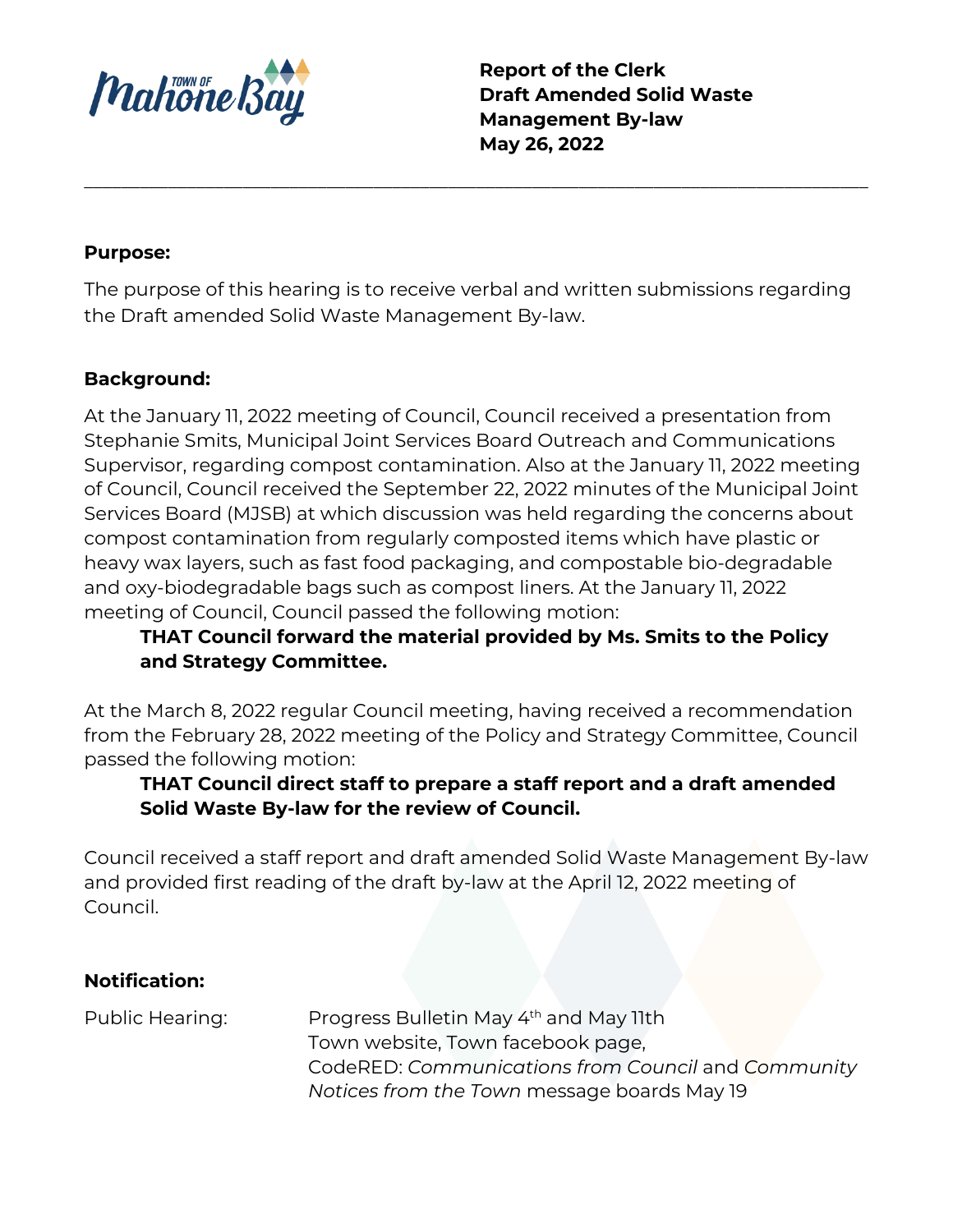Notice posted at the Post Office, Mayor's Newsletter May 2022

## **Submissions Received:**

Prior to this hearing, comments were received from David Stephens and Veryan Haysom and forwarded to Council on May 24, 2022.

Respectfully submitted,

 $\infty$ 

Maureen Hughes Town Clerk & Deputy CAO

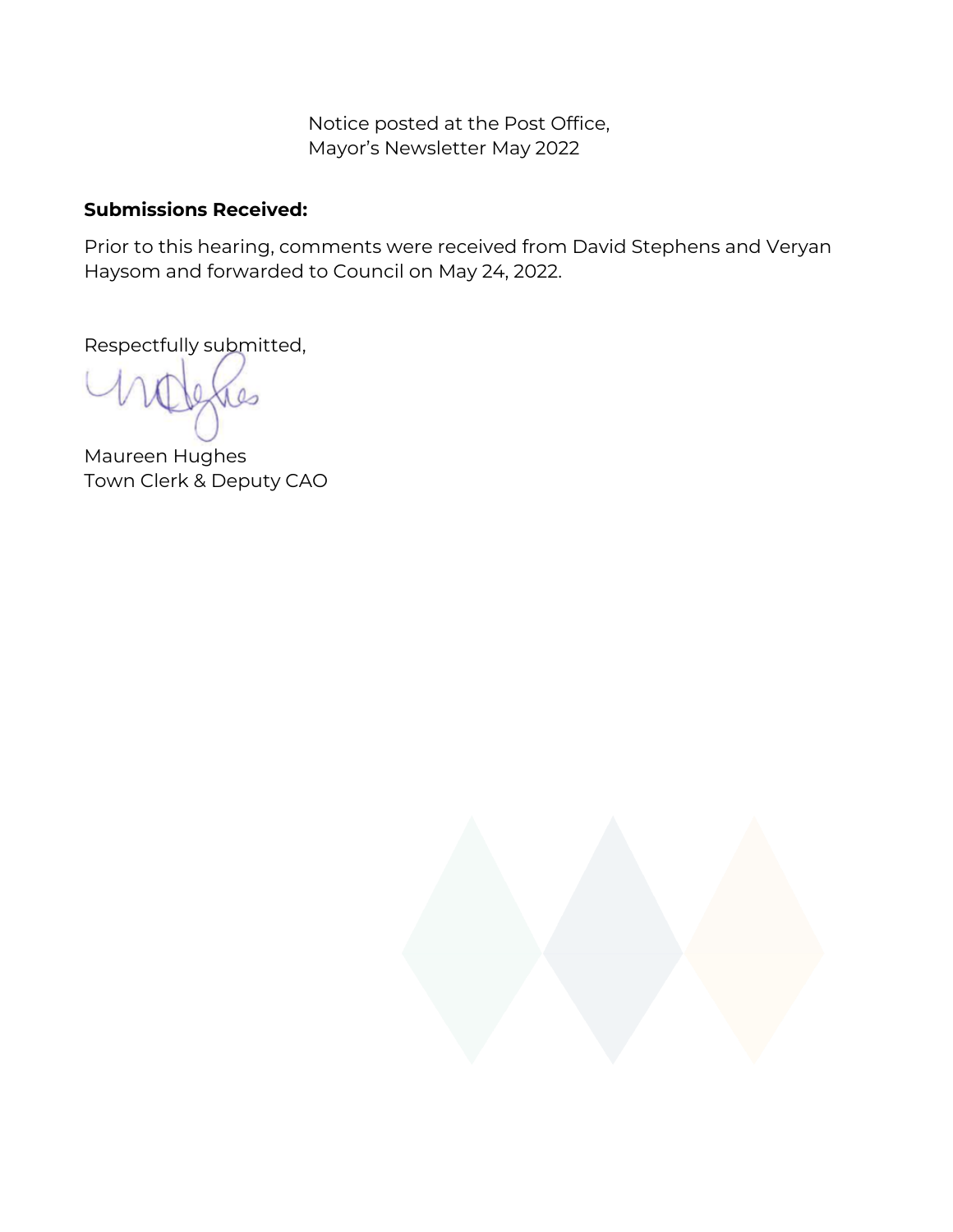#### Maureen Hughes

| From:    |
|----------|
| Sent:    |
| To:      |
| Subject: |

Dave Stephens Wednesday, May 4, 2022 1:09 PM Town of Mahone Bay Clerk "Compostable" bin liners

CAUTION: This email originated from an external sender.

Good afternoon,

I'm not sure I'll be available for the public hearing on the solid waste bylaw at the end of the month, but I have seen frequent mentions in the monthly newsletter and online imploring us not to use plastic bin liners.

Rest assured that we'll switch back to paper as soon as our current supply of plastic runs out, but it seems to me that this is an issue that ought to be tackled at source. If these bags are being advertised as compostable and they're not, then that's false advertising. I'm not sure what the Town could do about that, but perhaps the provincial government could take action.

The other thing that could be done is encourage retailers not to stock these products, and make sure there's an adequate variety of paper alternatives....there often isn't. Just asking Nick's to stop carrying the plastic liners would probably help our local situation, but again, it's not just a Mahone Bay issue.

Thanks,

Dave Stephens 48 Maple St.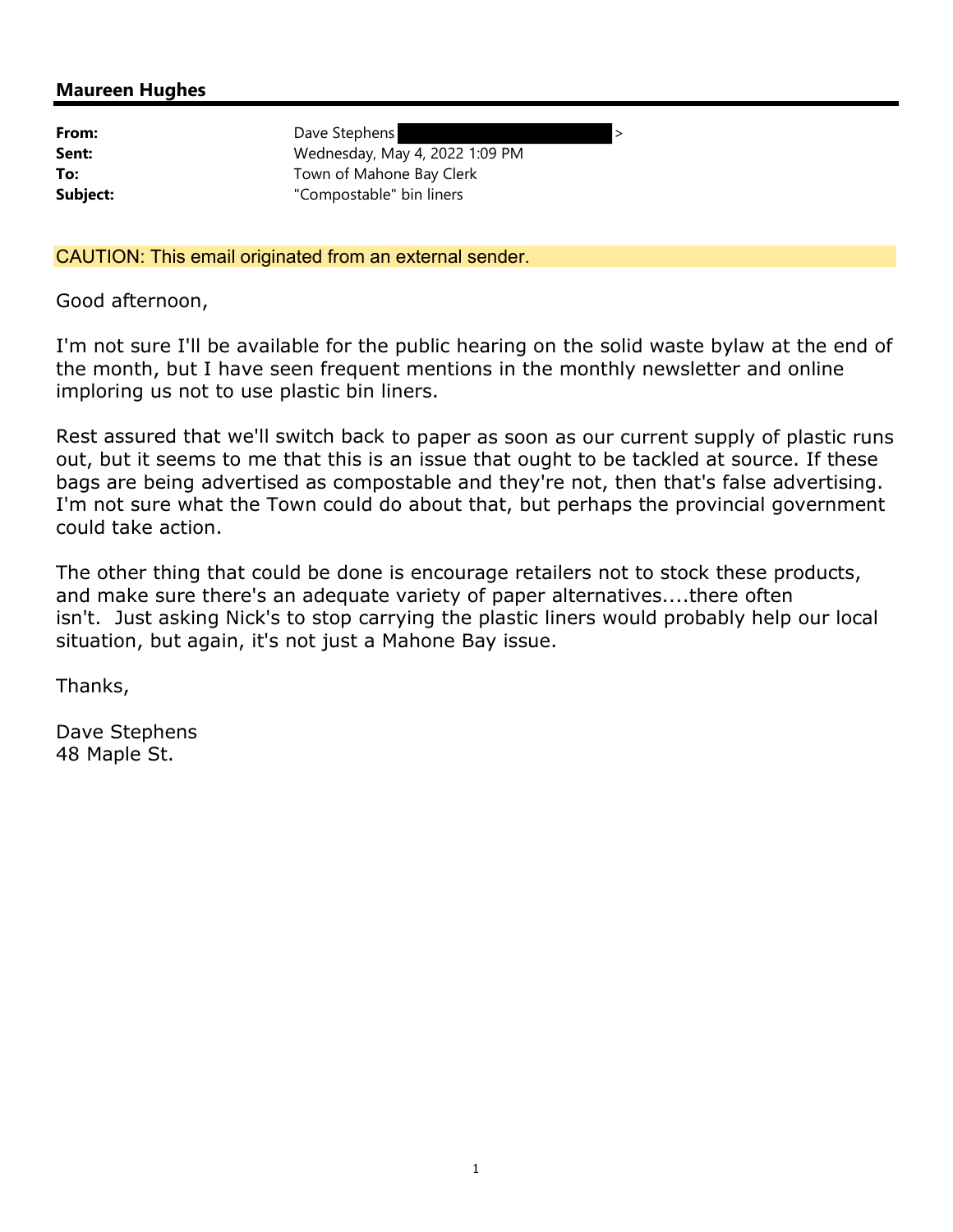#### **Submission to Mahone Bay Town Council on Proposed Solid Waste By-law**

I believe the Solid Waste By-law amendments are problematic in principle and in points of detail.

### **Problems in Principle**

If plastic compost liners are being sold as compostable but really aren't,<sup>1</sup> then the solutions are (i) to penalize manufacturers and retailers for the false advertising and misleading information and (ii) to stop their sale. Have the Council, the Joint Services Board or the Federation of NS Municipalities advised the federal and provincial governments of the problem and asked them to enforce false or misleading advertising and packaging regulations with respect to these products? Have the senior levels of government been requested to ban their manufacture and sale? Have retailers been asked to discontinue their sale?

If poly-coated containers are neither recyclable nor compostable, why not ban them? They are effectively no different from single use plastic shopping bags.

When the Council enacts new by-laws to stream non-recyclable and non-compostable materials into the landfill they are subverting the three Rs of waste management<sup>2</sup> and adding to the obligations borne by residents, our tax burden and, more important, to the burdens on our natural environment. It would be re-assuring and heartening if Council and our other elected representatives were seen to be resisting the kinds of costly waste making that have led to these amendments rather than enabling them. These amendments complicate municipal waste management for residents in order to accommodate corporate irresponsibility if not malfeasance.

### **Details**

### *Definition 4(u) – "non-recyclable paper"*

The amendment has replaced the phrase "used paper plates or paper cups" with the phrase "used paper plates or paper cups with a wax or poly-coating". The effects of this change are not crystal clear.<sup>3</sup> More important, some common coated food service items are omitted. If the intent is to remove "items like coffee cups with thin plastic liners"<sup>4</sup> from the compostable waste stream, you might want to consider varying the proposed

<sup>1</sup> *Mayor's Newsletter*, May 2022 (p.4)

<sup>&</sup>lt;sup>2</sup> Reduce, Reuse, Recycle.

 $3$  For example, does "used" qualify "cups"? Why is "used" an essential characteristic in relation to poly coating? Does "wax or poly-coating" apply to plates or only to cups?

<sup>4</sup> *Mayor's Newsletter*, May 2022 (p.4)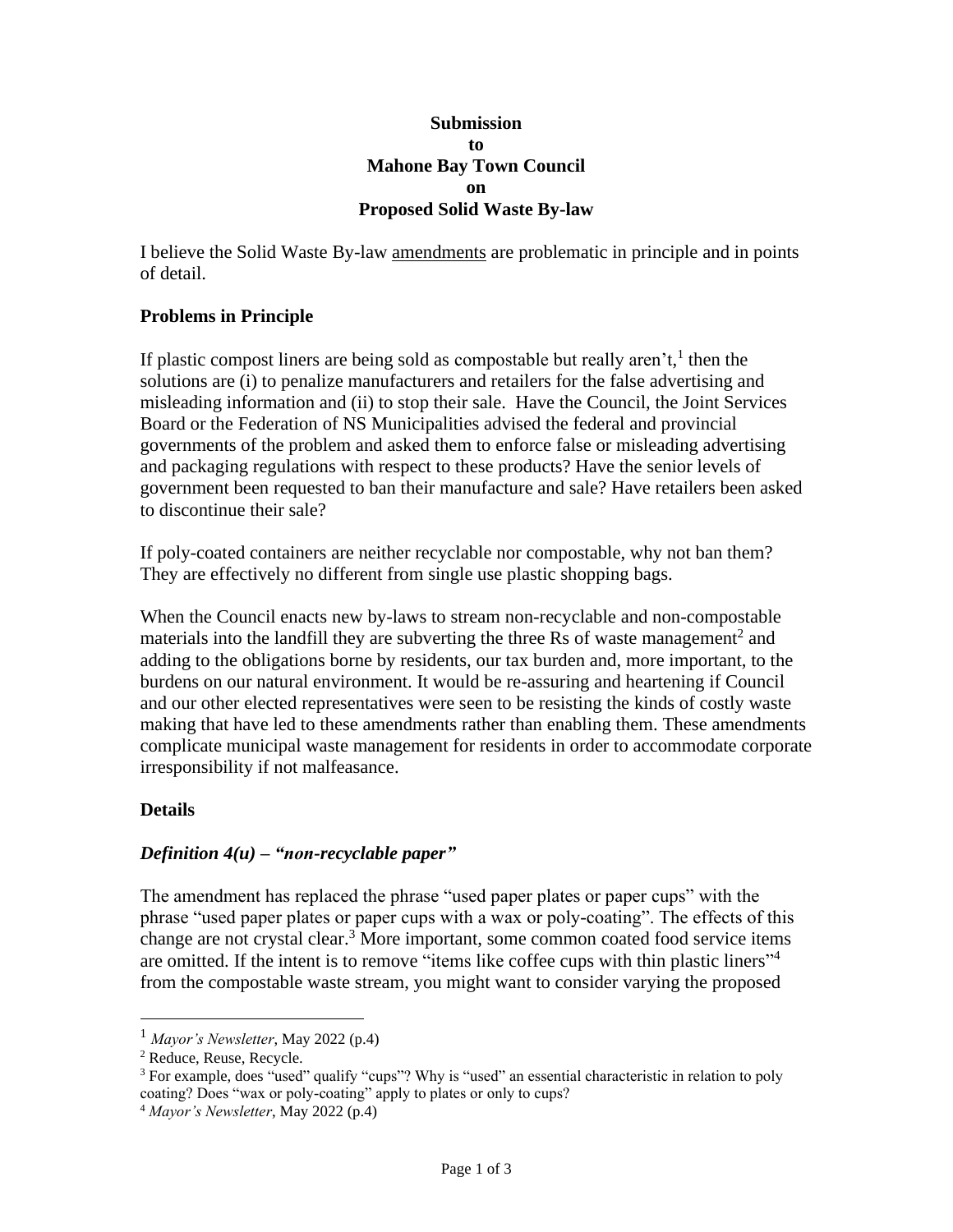amended provision to read as follows (suggested change in bold): " … used paper plates or paper cups, **wax or poly coated foodservice products, including cups, bowls, plates and containers,** damp or soiled newspaper …"

### *Definition 4(cc) – "residual waste"*

I believe there are two problems here.

(1) The amendment of "residual waste" adds the words "wax coated drink cups, polycoated paper dishes". The effect is to exclude poly coated cups and a number of other common coated containers from residual waste. Presumably, this is inadvertent. It might make the defined terms "residual waste" and "non recyclable paper" easier to understand and reconcile if both categories were to use the same terms, i.e., repeat the words "wax or poly coated foodservice products, including cups, bowls, plates and containers" in both provisions.

(2) It is not entirely clear whether poly coated food service items are "residual waste" or "organic materials". The definition of "organic materials" includes "non-recyclable paper (as defined herein)" but the definition of "non-recyclable paper" includes wax and poly coated food service items. Taken together the definitions of non-recyclable paper and organic materials mean that poly-coated items belong in the compostable waste stream. But the definition of "residual waste", by including poly-coated items, says that they are landfill, not compostable. This contradiction in terms must be resolved. Given that poly coated items do not break down<sup>5</sup> I suggest that the definition of "organic materials" in clause 4(w) should be amended to exclude these items as follows: "...nonrecyclable paper (as defined herein) **but excluding wax or poly coated foodservice products such as cups, bowls, plates and containers,** ashes or soot, …"

### *Section 15*

The Mayor's Newsletter identifies the problem as being "plastic compost liners which are sold as compostable". The words "liner" and "compostable" do not appear in this new section 15. The syntax is awkward. It seems to be written with a view to the possibility that other types of liner or bag maybe used, but that is not clear.<sup>6</sup>

I understand "compostable" in the context of municipal waste management to impose a higher standard than "biodegradable" and "oxo-degradable". Context is key. The problem to be addressed is not really whether a bag is biodegradable but whether it is compatible with the municipal composting process, i.e., is organic material that breaks down easily and on a timely basis within the municipal composting cycle without clogging the equipment. To be of any real point section 15 has to address this issue in a way that the average citizen can easily understand and implement. I do not think it does.

<sup>5</sup> Mayor's Newsletter May 2022

<sup>6</sup> It is not clear, for example, whether regular or heavy Kraft paper bags might be used as bin liners and for containing organic waste.